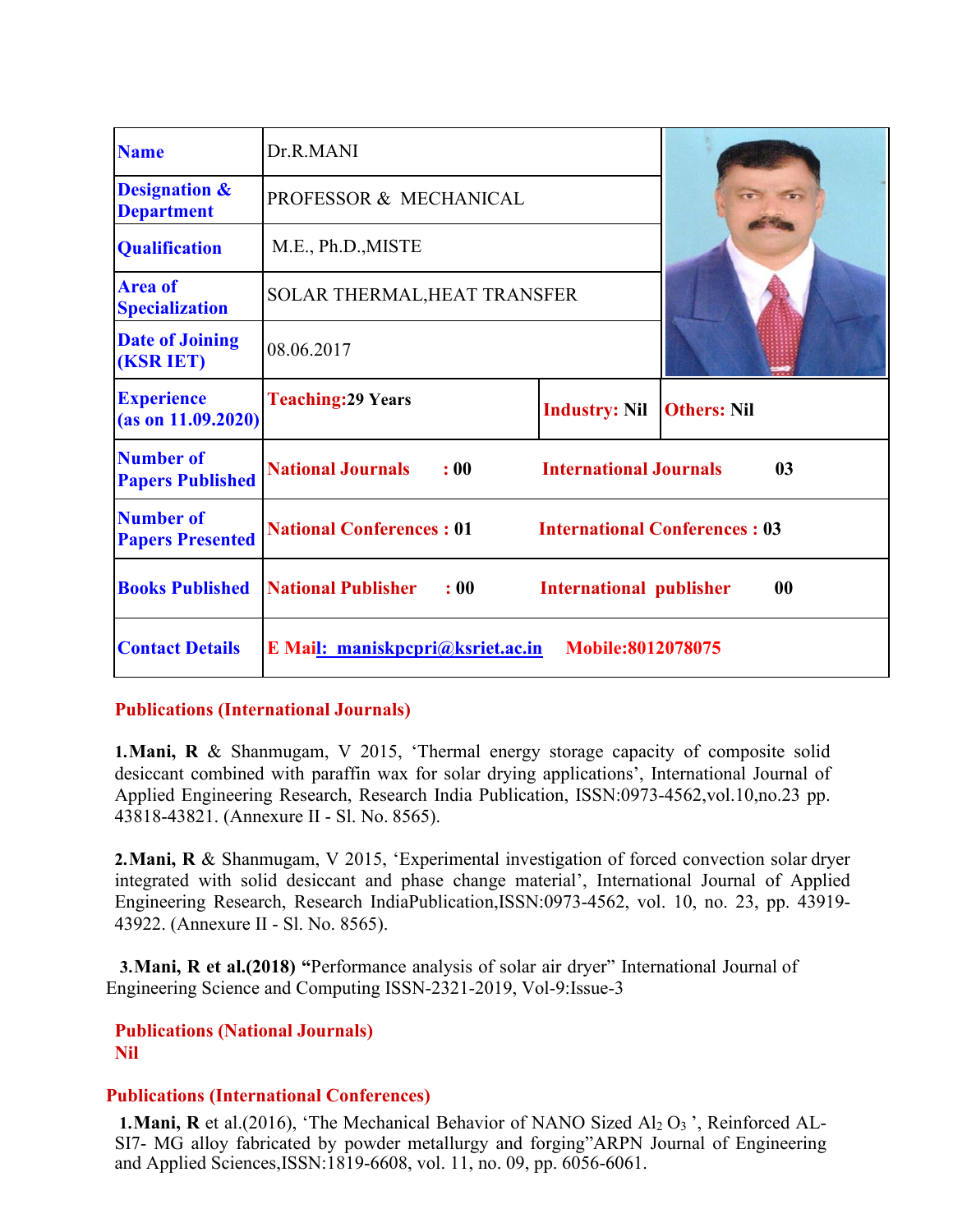- **2.Mani, R** et al.(2020), 'Design and analysis of automatic ground nut extraction machine 'international conference on Science,Technology,Engineering and Management (ICSTEM ).
- **3.Mani, R** et al.(2020), 'Extraction of fuel from waste plastics by using pyrolysis process'on international conference on Modern Engineering ,Science and Technology,

#### **Publications (National Conferences)**

**1. Mani, R et al.(2019) "**Performance analysis of solar air dryer" National conference on cutting edge innovation in engineering and technology(ICEICT-2019).

#### **Books /Instruction materials/monograms published**

| S.No | <b>Title of the Book</b> | <b>Author(s)</b> | <b>Name &amp; Address of</b><br>the Publisher | <b>Year of</b><br><b>Publishing</b> |
|------|--------------------------|------------------|-----------------------------------------------|-------------------------------------|
|      | Nil                      | Nil              | Nil                                           | Nil                                 |

#### **Funded Research Projects**

| S.No | <b>Title of the Project</b> | <b>Name of the Funding</b><br><b>Agency</b> | <b>Amount</b><br><b>Sanctioned</b><br>(Rs.) | <b>Role</b>     |
|------|-----------------------------|---------------------------------------------|---------------------------------------------|-----------------|
| 1.   | Nil                         | Nil                                         | Nil                                         | N <sub>il</sub> |

# **Funded Programmes Organized (Seminar/Conference/Workshop/FDP/STTP/Other)**

|               | <b>Date</b> |                       |                        | <b>Funding agency and</b> |
|---------------|-------------|-----------------------|------------------------|---------------------------|
| <b>S. No.</b> | <b>From</b> | Tо                    | <b>Topic</b> / Title   | <b>Amount Sanctioned</b>  |
|               |             | 07.09.2020 11.09.2020 | 3D Printing and Design | AICTE (ATAL)<br>₹93,000   |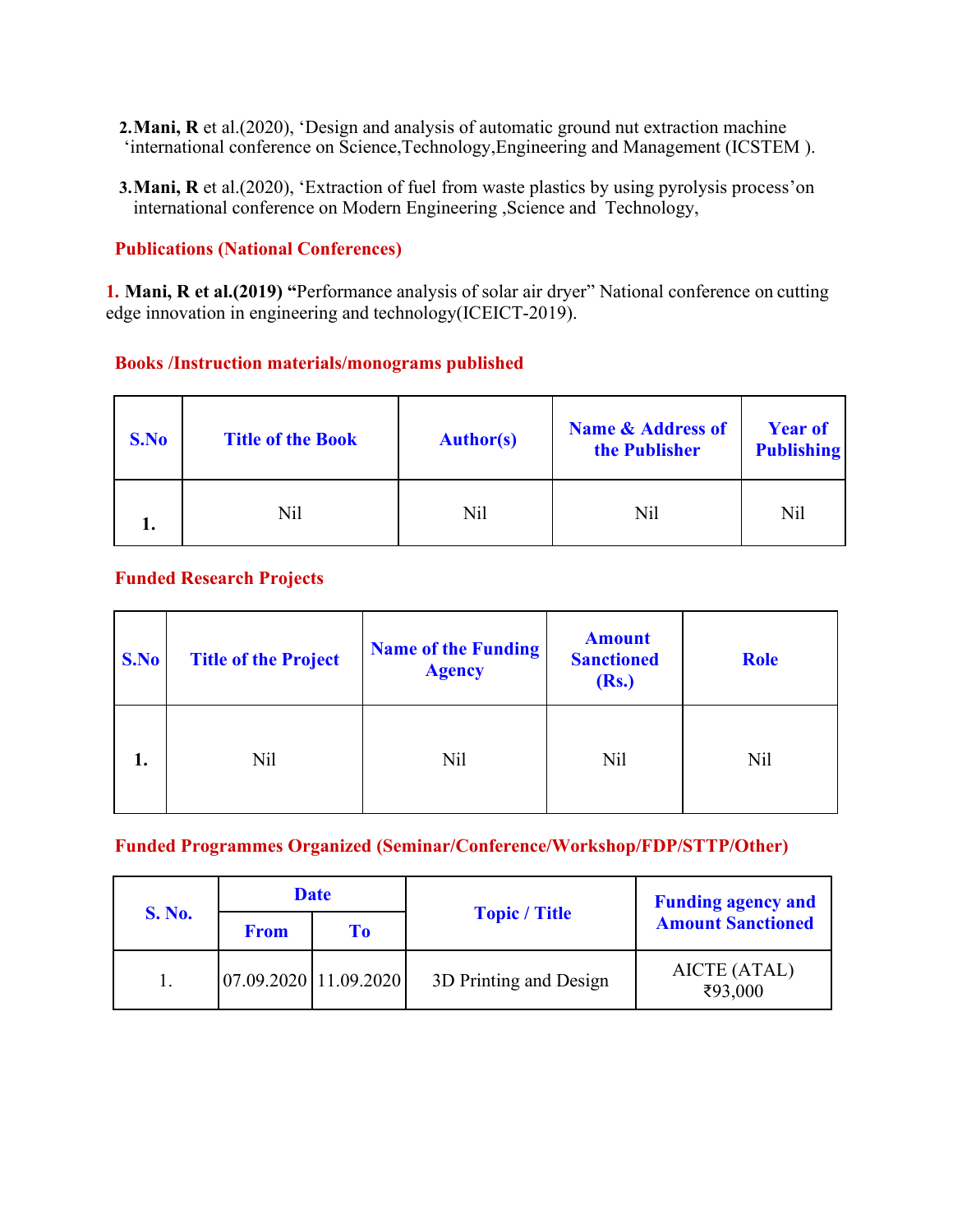# **Consultancy Activities (Industry)**

| S.No | <b>Title of the Project</b> | <b>Name of the Company</b> |
|------|-----------------------------|----------------------------|
| ı.   | Nil                         | Nil                        |

# **Training Offered- Nil**

# **Membership in Professional Bodies**

# I**ndian Society for Technical Education (ISTE) - Life Member**

# **Subject Links**

- 1. Total Quality Management
- 2. Engineering Economics
- 3. Metrology and Measurements

https://drive.google.com/drive/u/1/my-drive.

https://drive.google.com/drive/u/1/folders/15SKVZPm1\_-7rnn4vv619eI2fXIv3DrhI

https://drive.google.com/drive/u/1/folders/1YzVFgM9Nfm0nWQfm-NwM-nWVwPmE15Ae